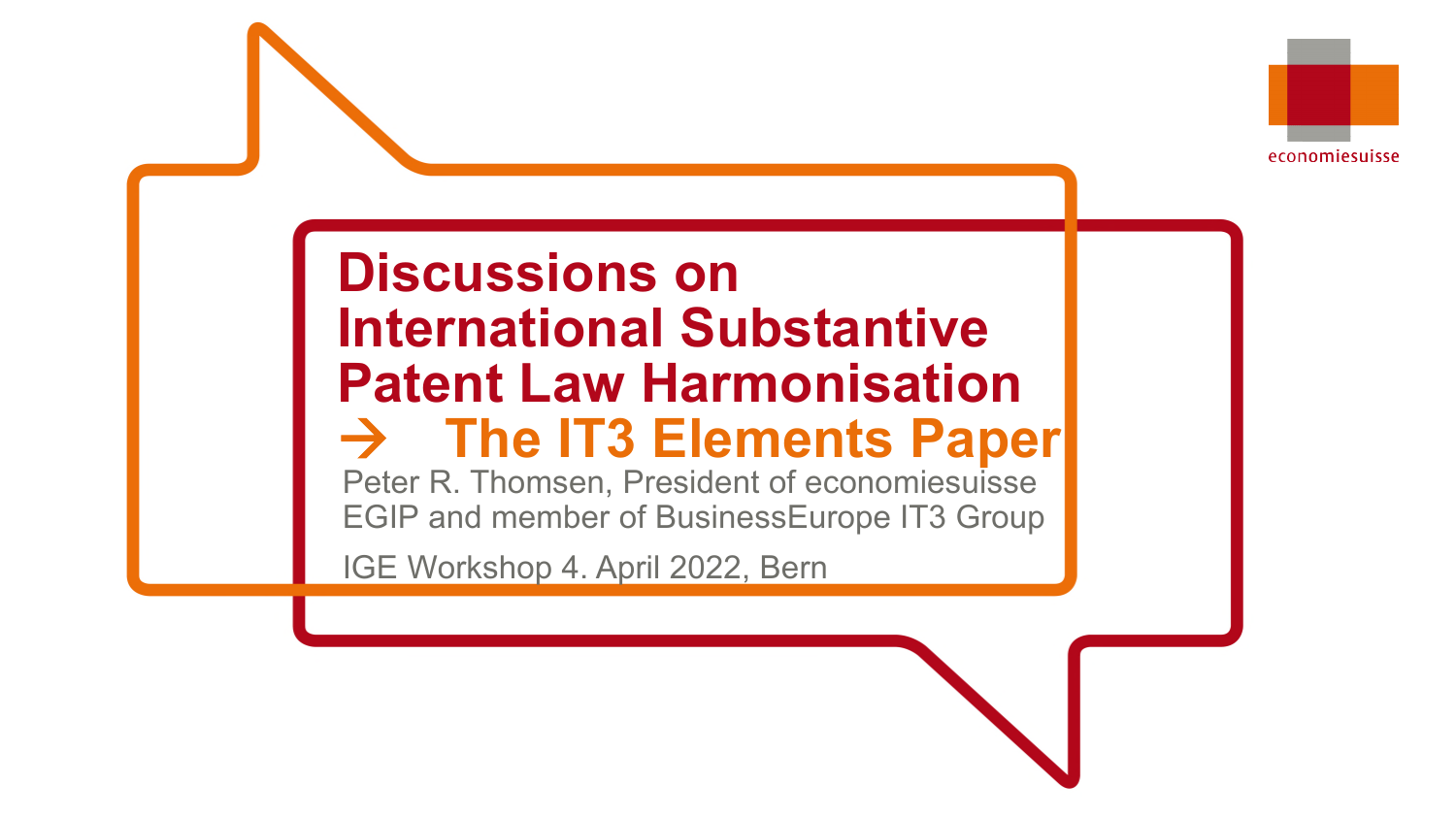### **Context of IT3 Elements Paper**



- Result of ca. 7 years IT3 negotiations
- Reflects status of Sep 2020
- Not to be understood as a finished proposal package
- but presenting elements that need to be considered forming basis for an international Substantive Patent Law Harmonization
- 2021/22: Intensified ongoing discussions, in particular within Europe
- Transparency of negotiations improving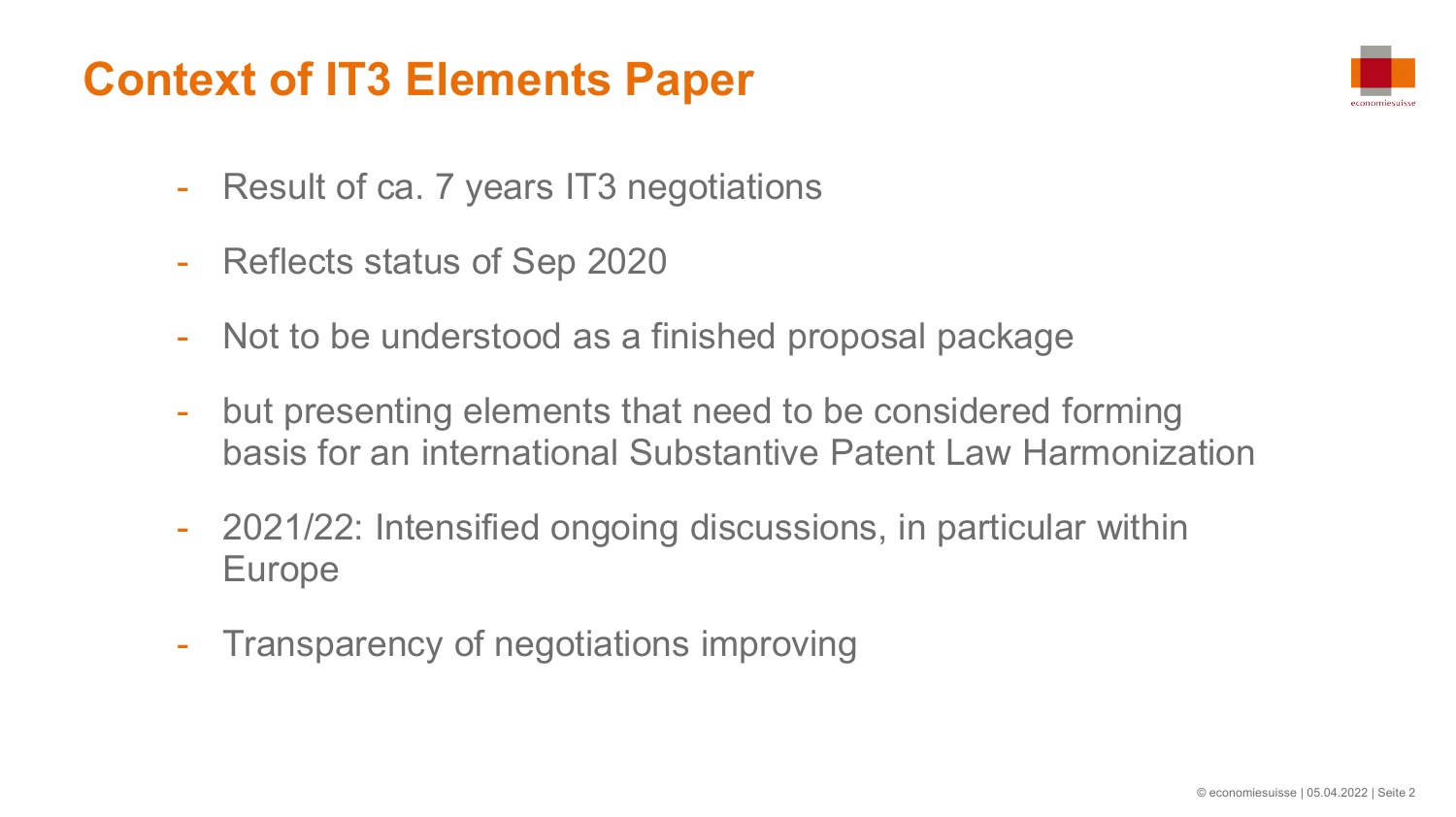### **IT3 Harmonisation Principles**



- $\cdot$  The IT3 is endeavoring to provide a comprehensive package that:
	- fairly **balances** the interests of all entities, large and small, individuals and universities
	- encourages innovation and protects the rights of innovators and third parties
	- **Is practically workable for patent offices**
- ◆ Given the currently wide diversity in relevant practice and principles with respect to these issues internationally, some laws will have to change in nearly every jurisdiction to achieve a globally harmonized package
- ◆ Harmonisation must be based on an agreement as to an entire package, rather than individual elements, to ensure the balance.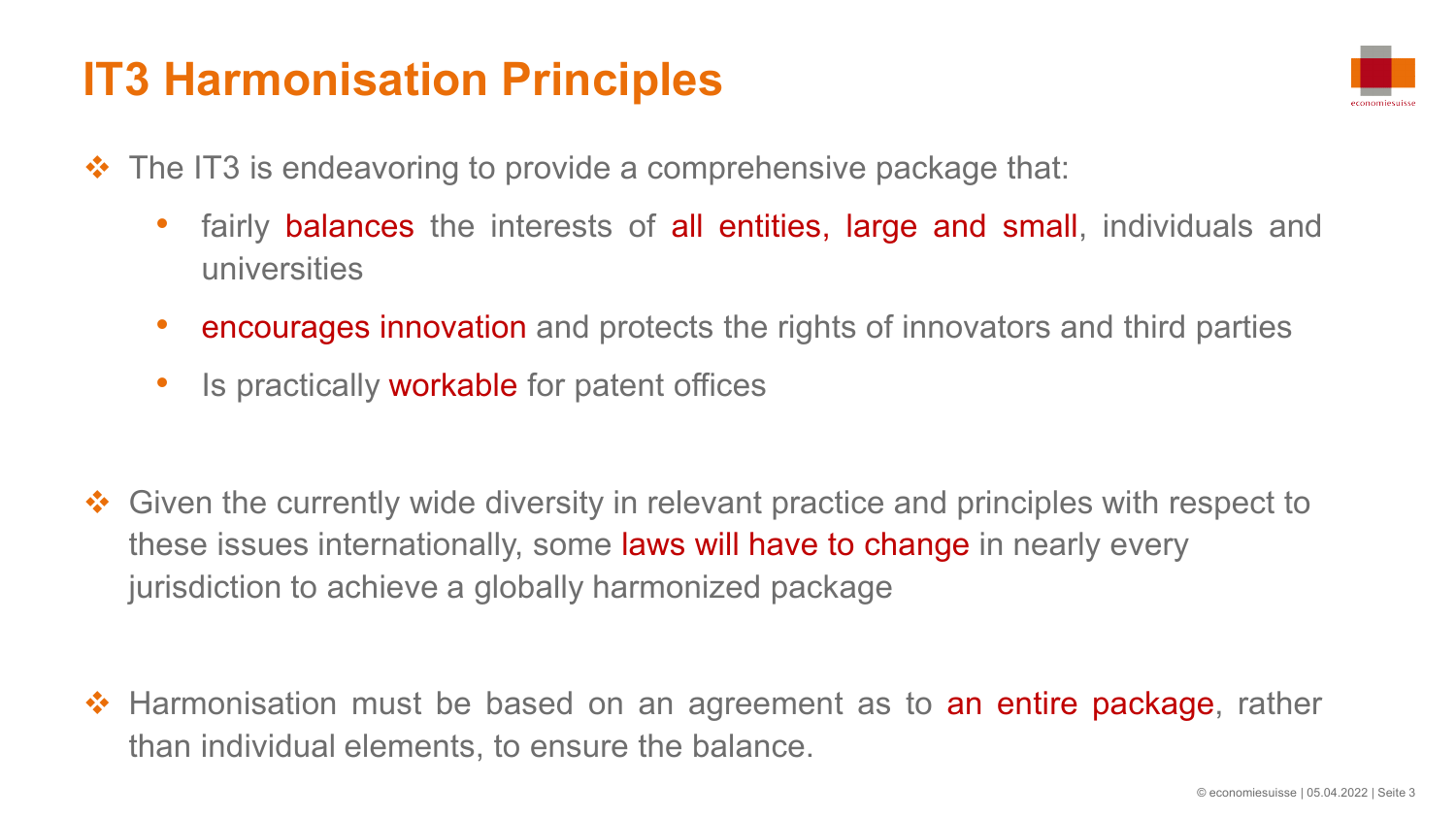# **The IT3 Elements Paper - Overview**



- ❖ Sections on:
	- Definition of Prior Art (agreement in line with EPC)
	- Conflicting Applications
	- Grace Period with mandatory filing of a **Statement** in case of Pre-Filing Disclosure
	- Prior User Rights (PUR)
	- Defense for Intervening Users (DIU), a new defence similar to PUR but available if publication of the patent application does not occur at 18 months from a PFD that is to be graced
	- 18-month Publication of all patent applications (agreement in line with European practice)
- $\cdot$  No agreement on all points within IT3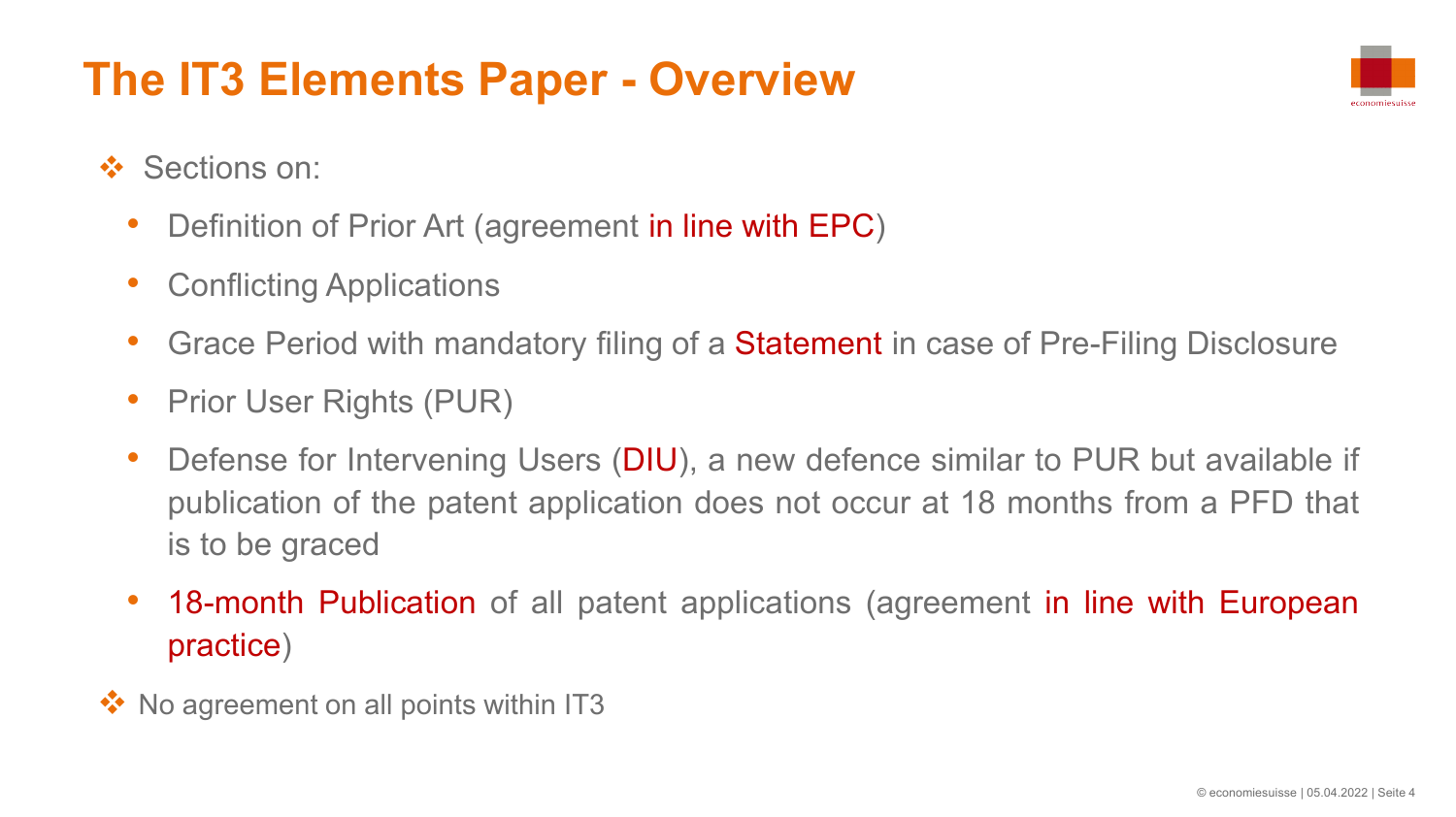# **Conflicting Applications (prior rights)**



- Second patent application filed on identical/similar invention as earlier first filed application, but before first application is published
- Anti-self collision provision: second application with identical claims that are broader or narrower than disclosure in earler filed application would be allowable, IF FILED BY SAME APPLICANT
- New standard to examine whether later filed application is colliding with earlier filed prior right: **distance of invention** claimed in the later filed application going beyond common general knowledge of ordinary skilled person over disclosure of unpublished earlier filed application
- However, identical claims would be prohibited
- Further measures against **double-patenting**: optional to member states
- PCT-applications would count as prior rights for all active designated/elected countries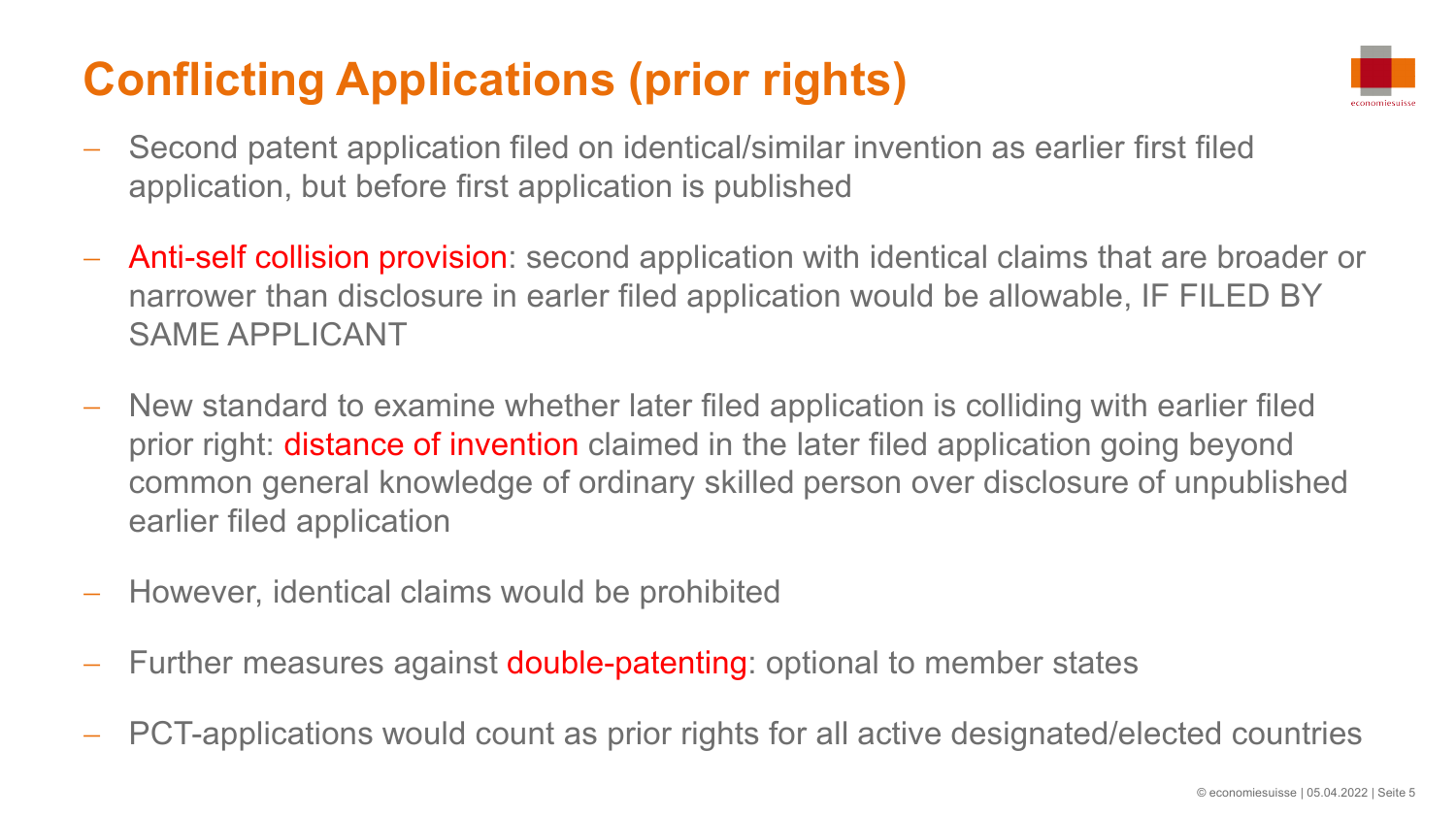### **Grace Period**



- ◆ Grace Period is a specific period of time preceding the filing of a patent application during which certain types of disclosures of the invention (for which the patent is filed) **do not destroy its novelty**
- Europe: "**Non Prejudicial disclosures**" Article 55 EPC very limited. It applies to (i) evident abuse in relation to the Applicant and (ii) officially recognised international exhibitions
- Rest of the world: most other industrialised countries have a Grace Period, but the international landscape is a patchwork of different regimes:
	- $\triangleright$  gracing more disclosures or disclosures in more circumstances than EPC, or
	- $\triangleright$  conditioning the gracing to the filing of a statement identifying the disclosure, or
	- $\triangleright$  even granting strong protection and favouring dramatically the first-to-publish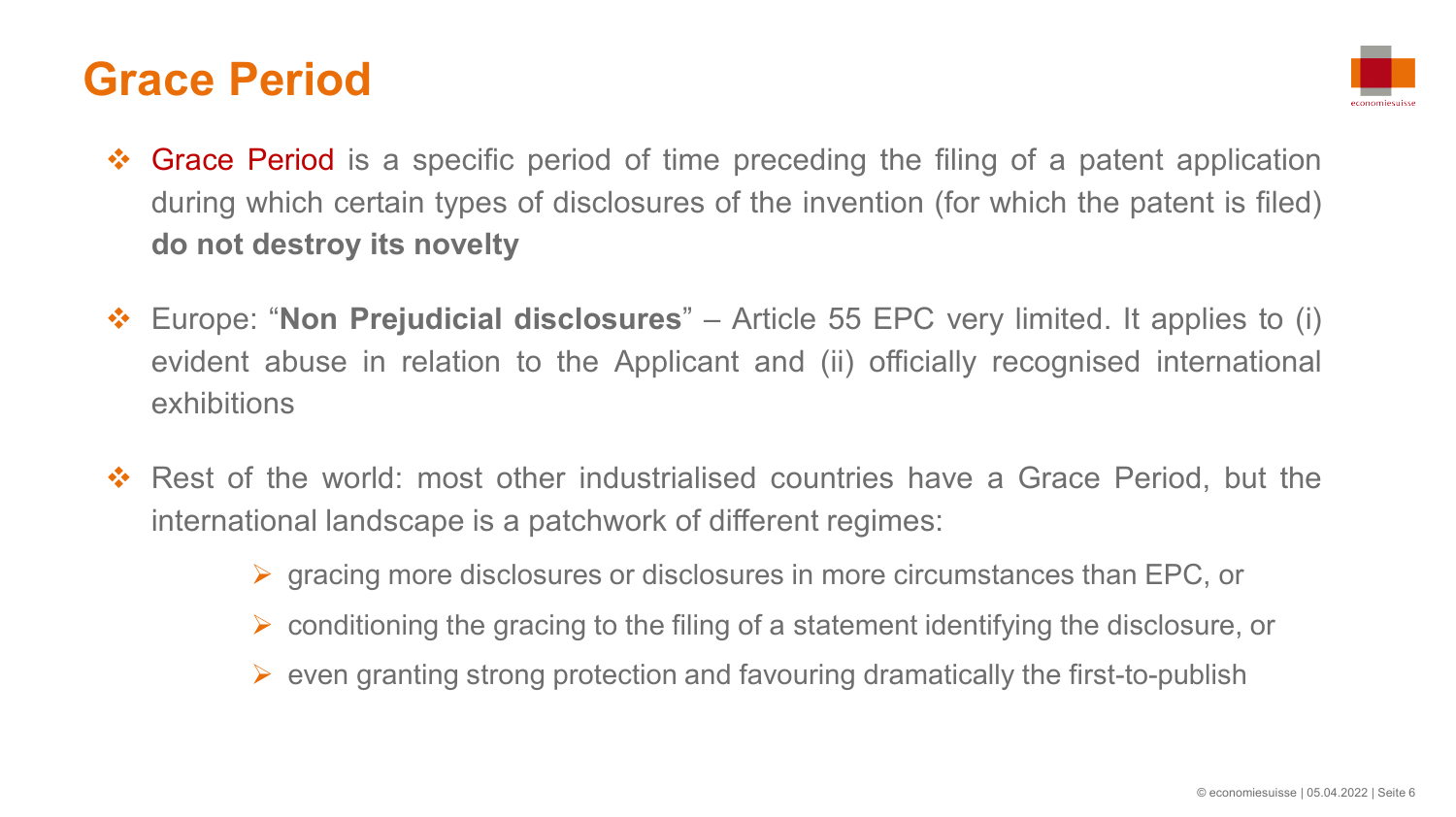# **Grace Period – IT3 Key Objectives**

❖ Provide a Grace Period that:

• Protects a Pre-Filing Disclosure (PFD)

**as an exception to absolute novelty**

- Provides **legal certainty to Third Parties**
- **Discourages** a Publish-First Policy
- **Encourages** inventors and Applicants to "**file first**"

=> A safety net approach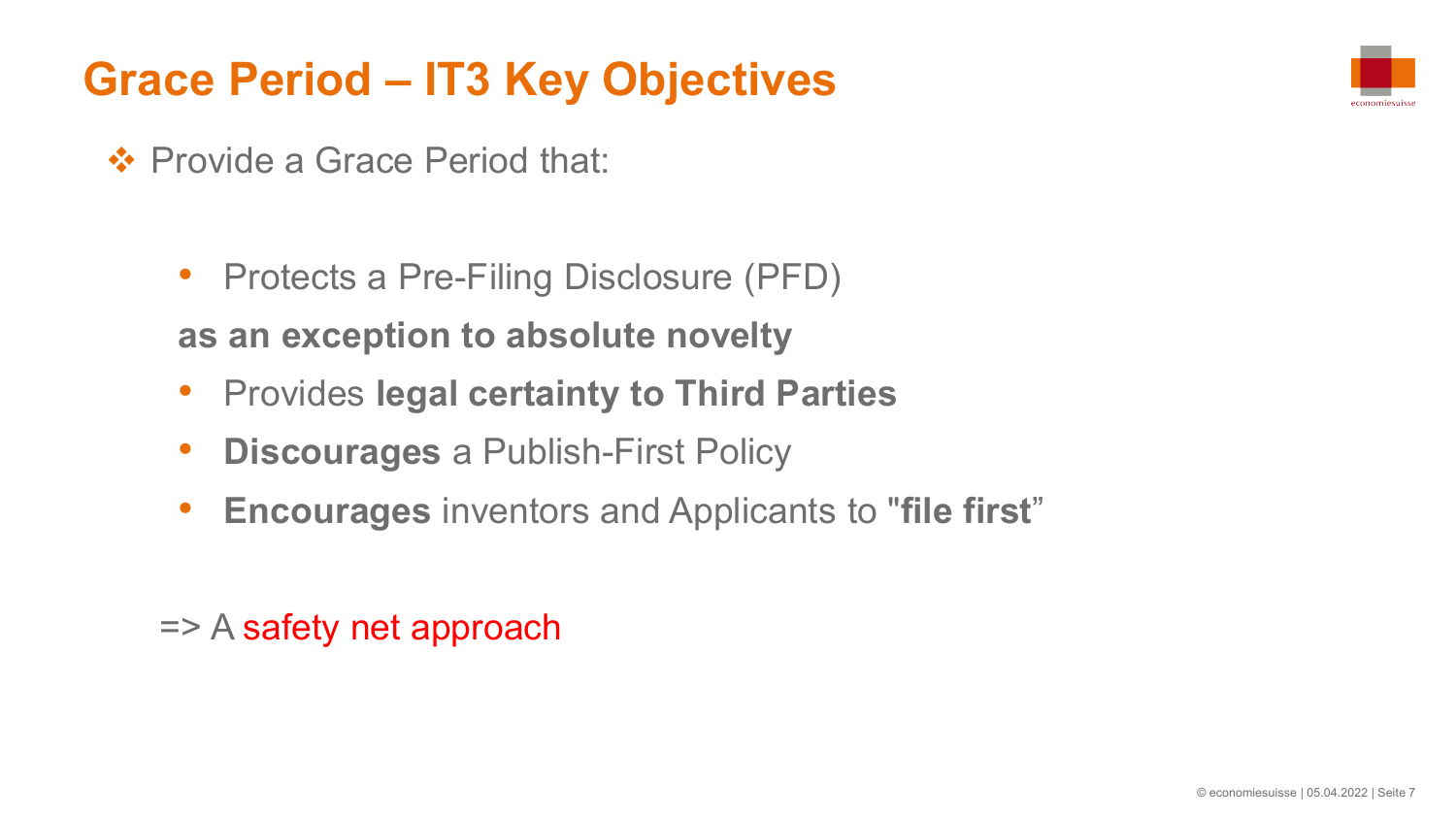### **Grace Period – IT3 Key Features**



- Grace Period limited to disclosures by/for/from the original Applicant and includes disclosures derived from the original Applicant/Inventor
- **V** No Grace Period for independently developed and published subject **matter** – intervening disclosures of subject-matter, which resulted from the independent work of third parties form part of the Prior Art
- **\*** Grace Period for partially re-disclosed and partially independently developed and published subject-matter

=> Question of determination of whether the intervening disclosure is derived or not from the pre-filing disclosure

**Duration: 6 or 12 months** is still under debate, *12 months not excluded if an agreement on sufficient safeguards for Third Parties is reached*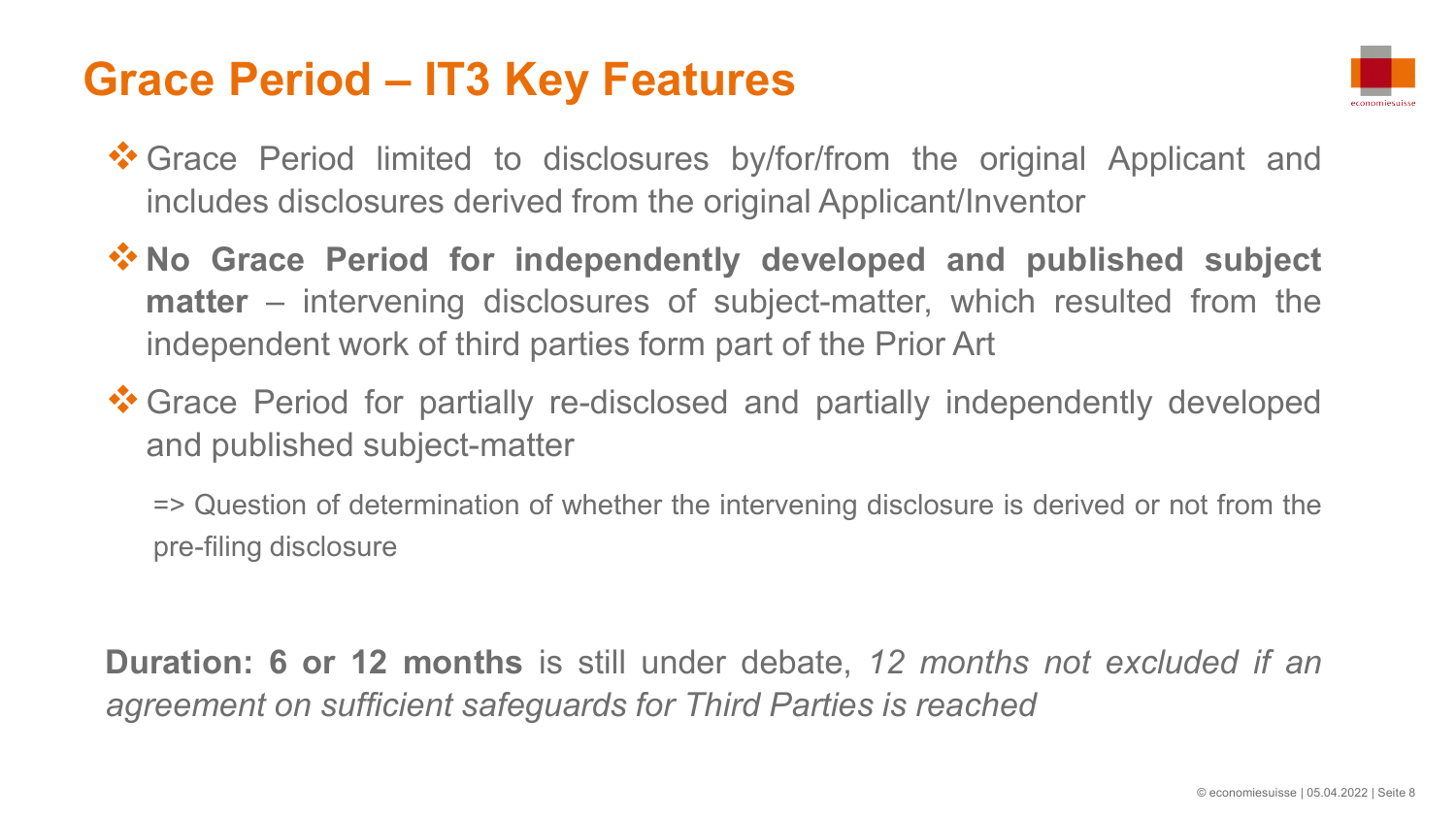### **Grace Period - Statement**



#### **<sup>◆</sup>\* Timely Filed Prior Art Statement protects Third Parties**

- **\*** The Statement should be filed at 16 months post Pre-Filing Disclosure (PFD) and triggers publication of patent application at 18 months post PFD, i.e. Third Party uncertainty for 18 months as at present under EPC
- **\*** The Statement will indicate what the PFD was, when and where it occurred, and where the PFD can be accessed if available
- **A** Statement can be filed later but before grant on payment of fees if failure was "unintentional" supported by evidence. No agreement was reached if it can be filed after grant. However, if it is not filed in timely manner or failure to file was not "unintentional" then no Grace Period applies

#### **The timely filing of the Statement is a key feature in the protection of Third Parties**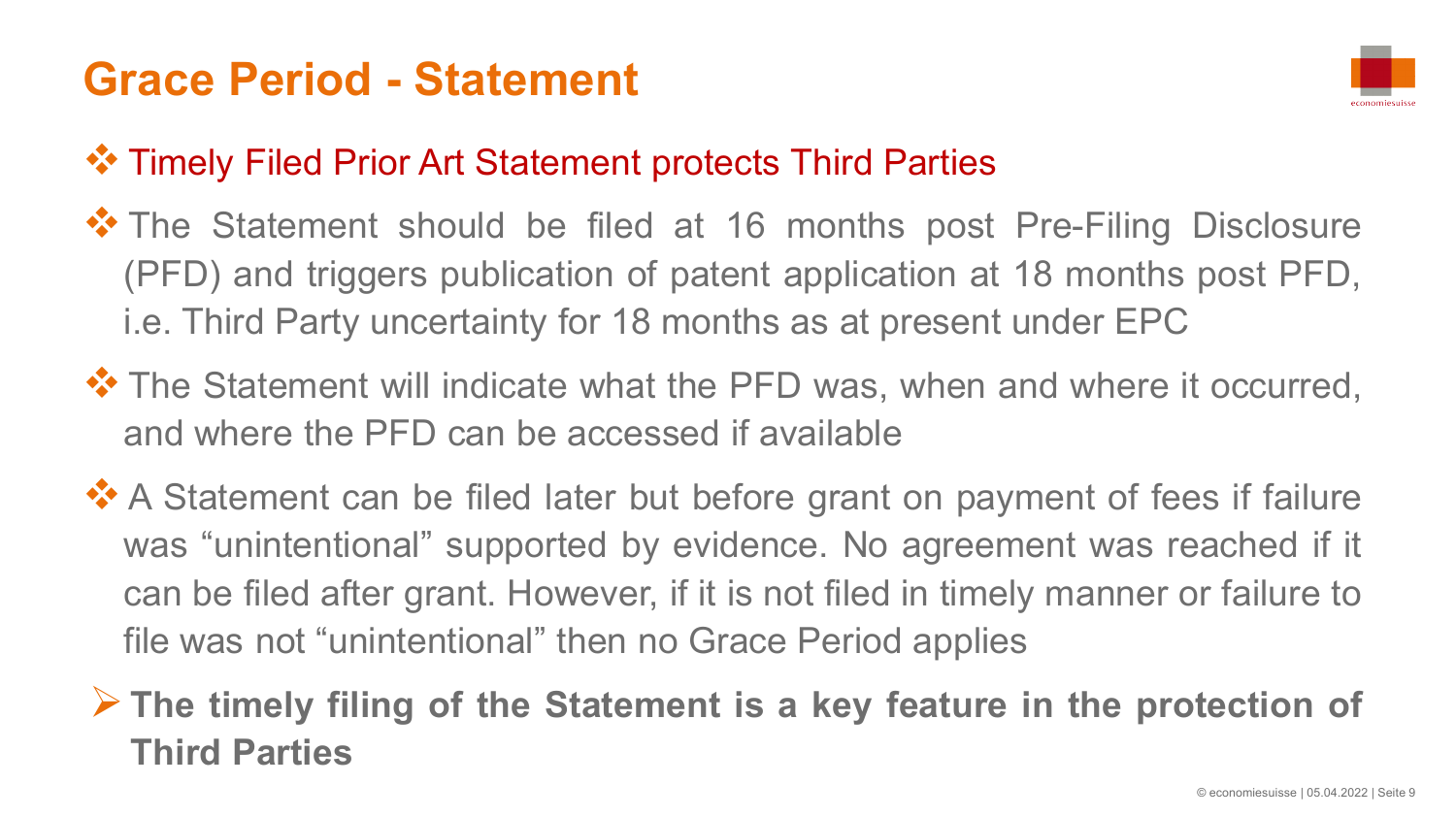### **Prior User Rights (PUR)**



- ◆ Prior User Rights (PURs) are a defence allowing a Third Party to continue its business provided that certain conditions are met. The Policy Objectives are fairness and preservation of legitimate investments
- $\triangle$  Three scenarios proposed by IT3:
	- 1. Third Party's activities based on wholly independent development: *full PUR*
	- 2. Third Party's activities that are based on abuse/breach of confidence: *no PUR*
	- 3. IT3 have not reached consensus on Third Party PUR defence in case of a derivation from a PFD
- Specification of Objective Criteria for PUR reliance is an open point in IT3 discussions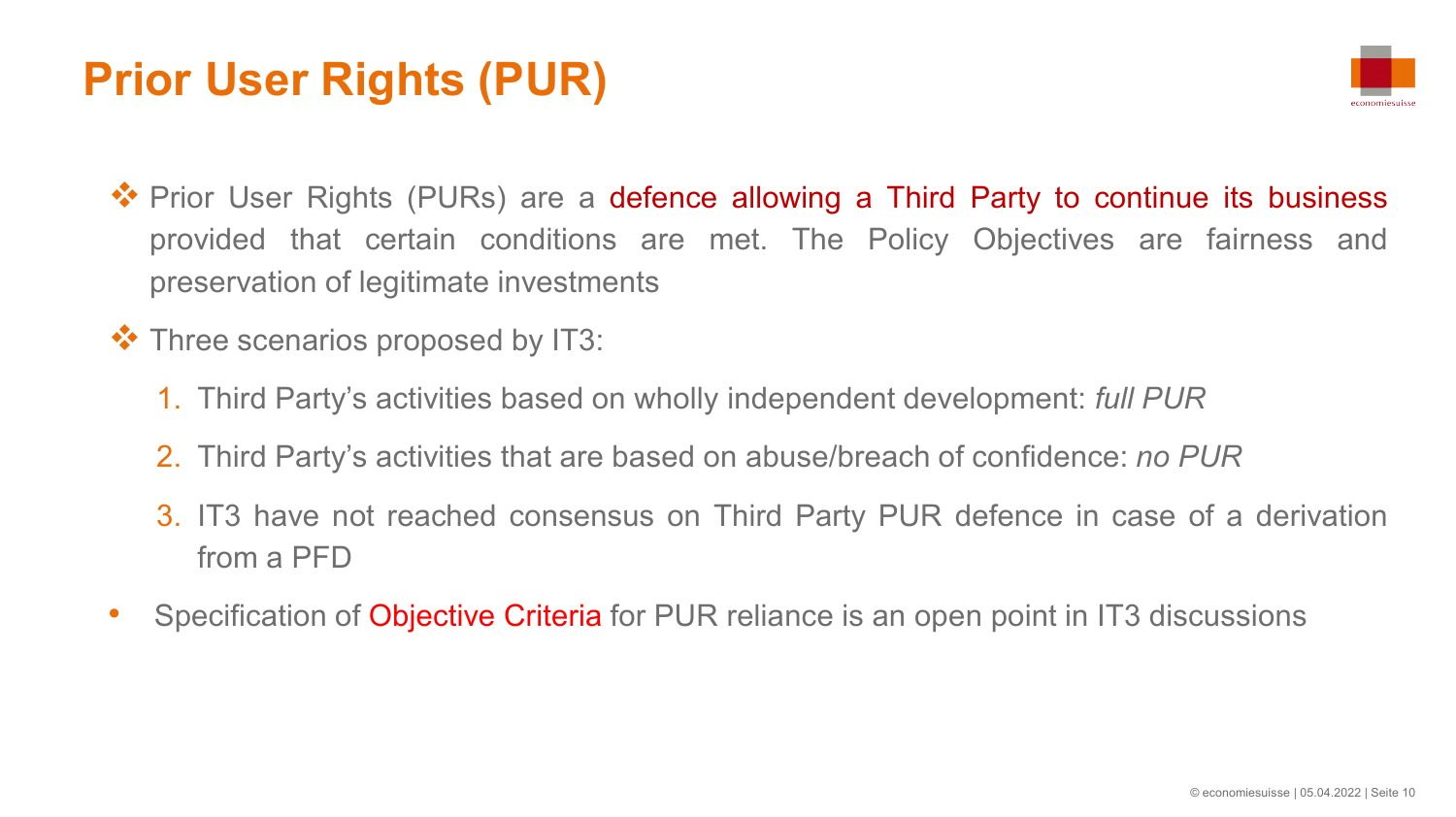### **Defense of Intervening User Rights (DIU)**



- ◆ DIU is a defence available for Third Parties (similar in nature to PUR defence) which counterbalances the possibility for the Applicant to file a Statement at any time during patent lifetime (but still with penalties if not filed in due time). In other words, DIU is an additional incentive for the Applicant to file the Statement timely/protection for Third Parties
- **❖** Obligation on Third Parties to perform due diligence
- ❖ A Third Party can use the invention under same terms as PUR if started such use in the period starting at 12 months after the earliest effective filing date and ending when the Statement was filed
- ◆ No agreement on DIU terms in case Statement is filed after grant
- **Executively complex new concept**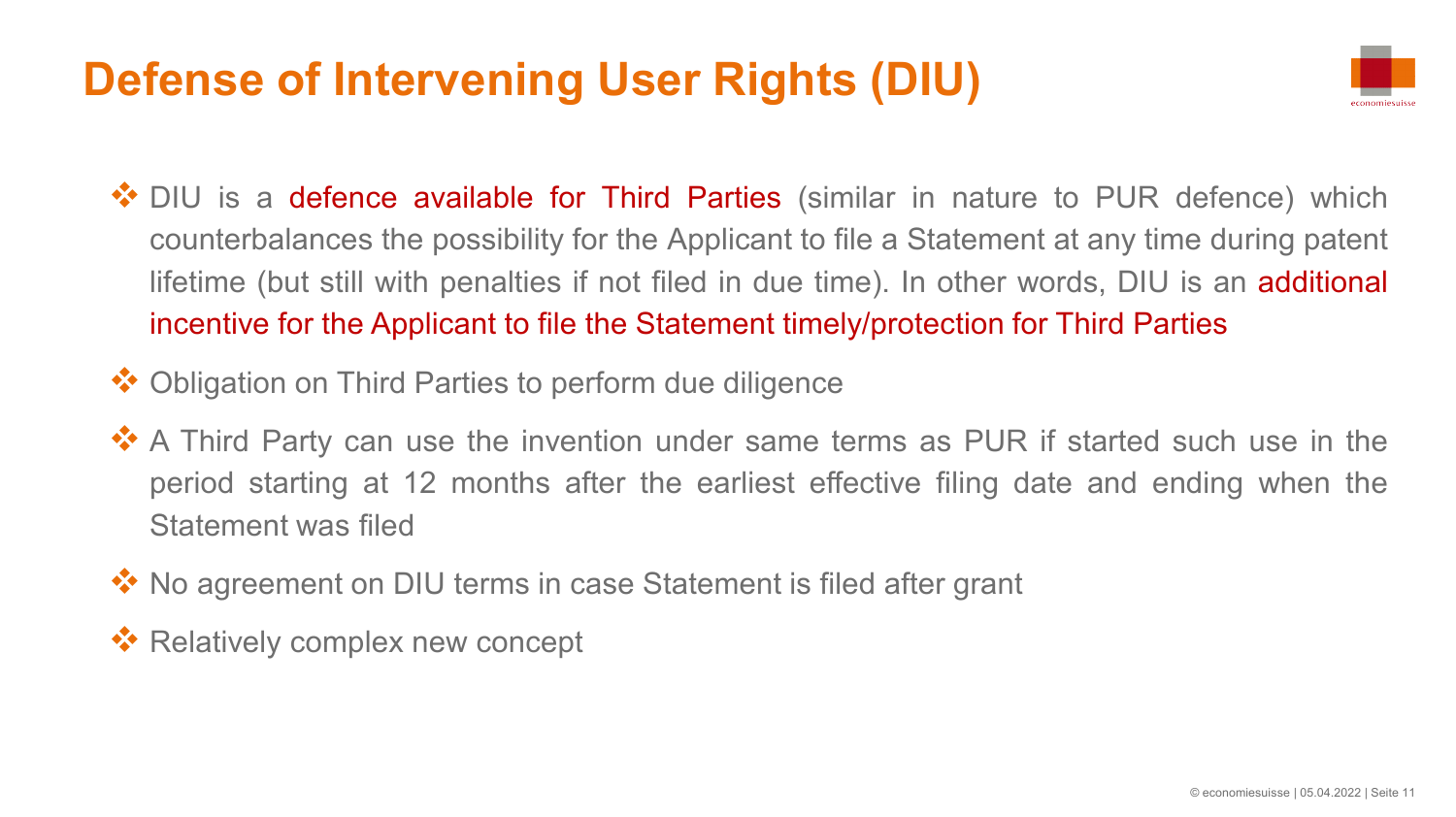### **Points for Discussion – Grace Period**



- cover both: intentional and non-intentional disclosures
- based on the priority date/effective filing date or filing date of the affected application
- 6 or 12 months
- When should the Statement be filed
- Additional safeguards
	- Full PUR derivation
	- Is Defence of Intervening User too complex?
	- Should the burden of proof be on the applicant, e.g. in relation to redisclosures
	- Other safeguards?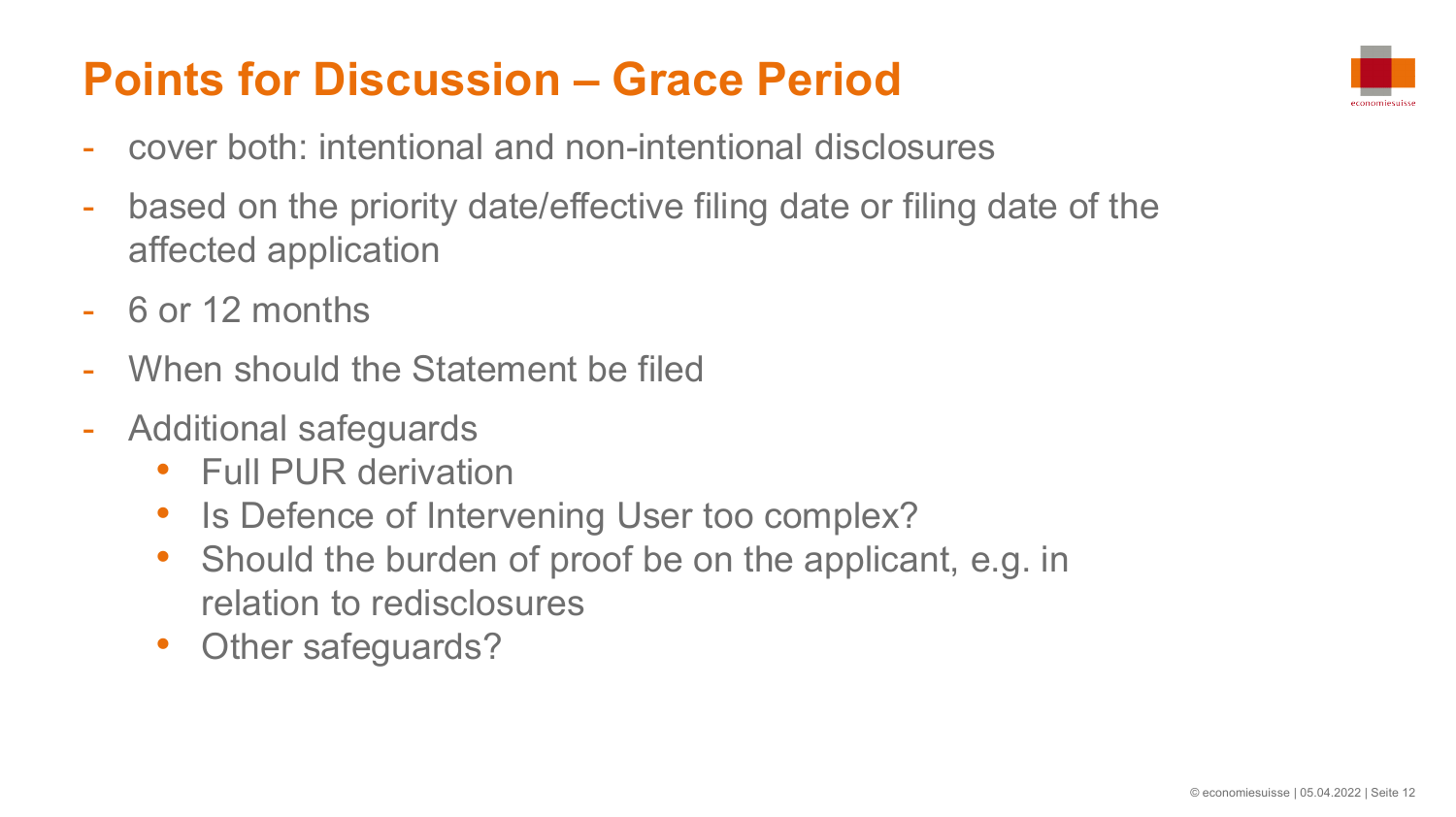# **Points for Discussion – PUR and DIU**

- Change of activities
- Territorial scope
- Means of proof/ objective criteria
- Full PFD derived PUR
- DIU too complicated?

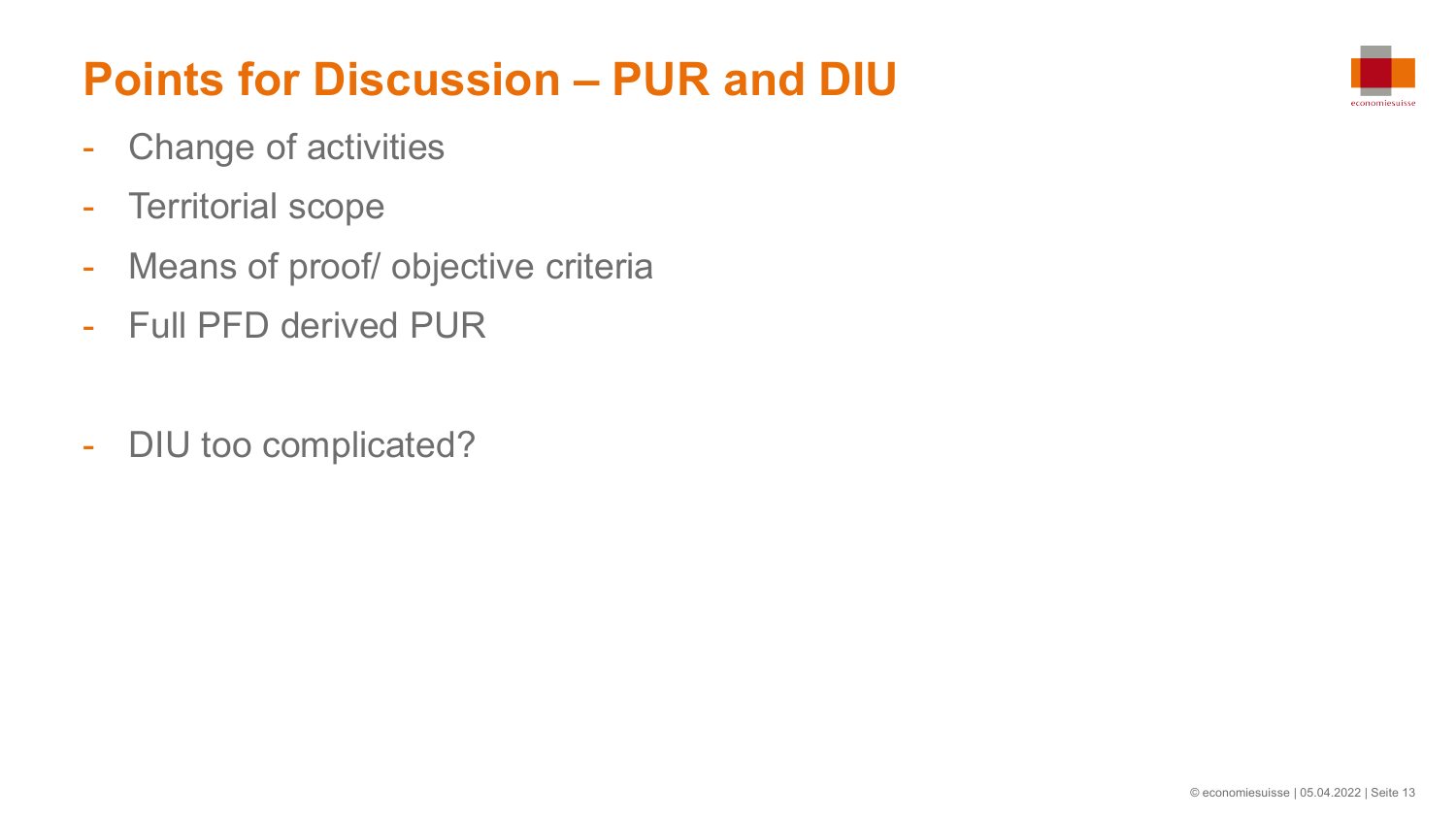# **Points for Discussion – Conflicting Applications**



- Is discrimination between own and third party applications ok?
- PCT applications during international phase: should they be relevant?